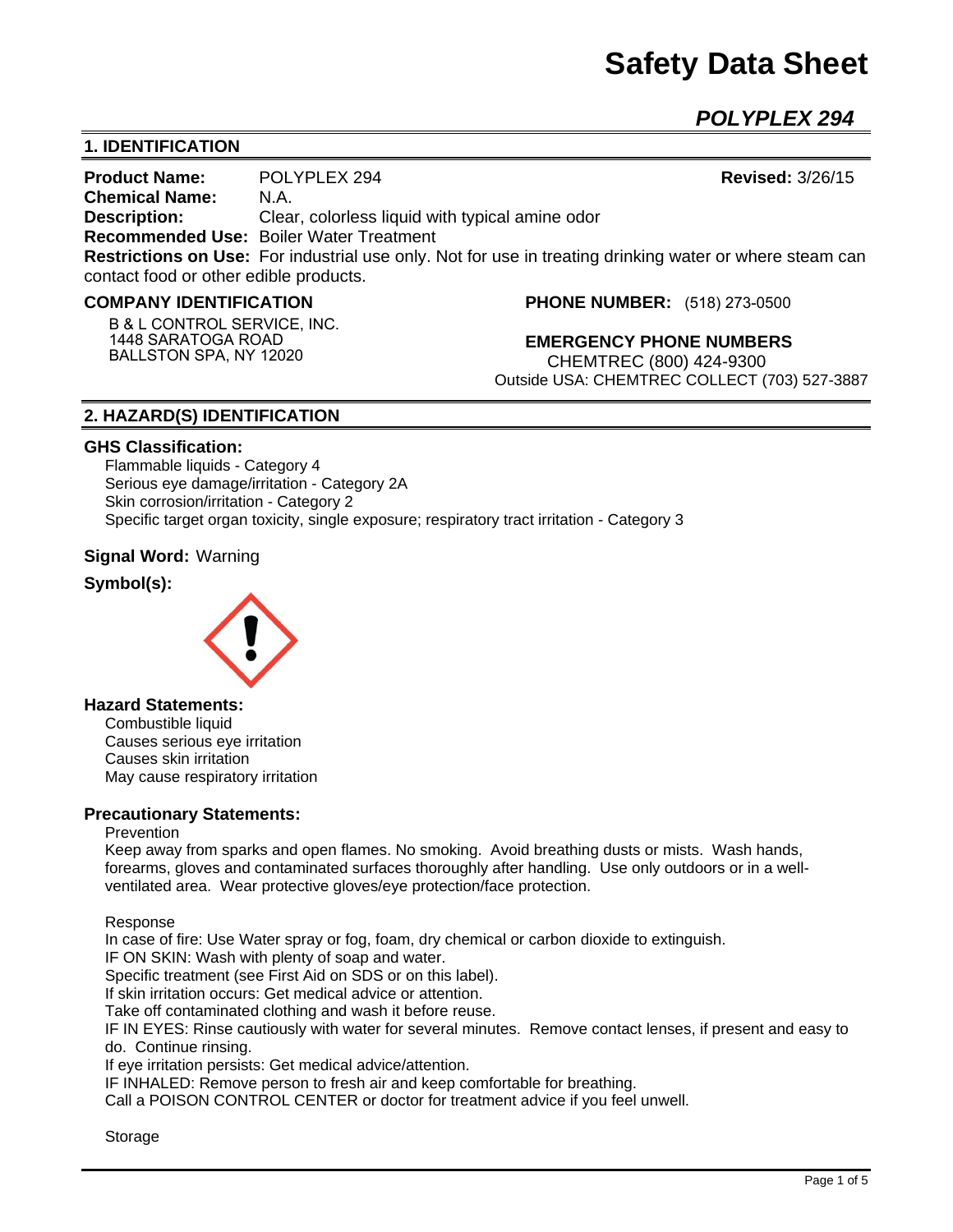Store in a well-ventilated place. Keep container tightly closed. Keep cool. Store locked up.

#### Disposal

Dispose of contents/container in accordance with local, regional, national and international regulations.

## **Hazards Not Otherwise Classified:** None Known.

## **Percentages of Components with Unknown Acute Toxicity:**

Inhalation: 10%

# **3. COMPOSITION / INFORMATION ON INGREDIENTS**

#### **CHEMICAL INGREDIENTS CAS NO.\* PERCENT (%)\*\***

CYCLOHEXYLAMINE 2% - 8% ETHANAMINE, N-ETHYL-NHYDROXY 3710-84-7 < 5% MOLYBDATE SALT NORTH SALT NORTH SALT NORTH SALT NORTH SALT NORTH SALT NORTH SALT NORTH SALT NORTH SALT NORTH SALT NORTH SALT NORTH SALT NORTH SALT NORTH SALT NORTH SALT NORTH SALT NORTH SALT NORTH SALT NORTH SALT NORTH SAL POLYACRYLIC COPOLYMER ESTER **EXAMPLE 2008** Proprietary M

**Legend: L=<1%; M=1-10%; H=>10%**

**\* Exposure limit and regulatory information in Sections 8 & 15**

**\*\* Exact percentage is a trade secret. Concentration range is provided to assist users in providing appropriate protections.**

## **4. FIRST AID MEASURES**

**Eye Contact:** Immediately flush with clean, cool water for 15 minutes and if irritation persists, get medical attention.

- **Skin Contact:** Immediately wash skin with soap and plenty of water while removing contaminated clothing, for at least 15 minutes. If irritation persists, get medical attention. Launder contaminated clothing before reuse.
- **Inhalation:** Remove victim to fresh air. If individual experiences nausea, headache, dizziness, has difficulty in breathing or is cyanotic, seek medical attention. If not breathing, give artificial respiration via a suitable mechanical device such as a bag and mask. Do not use mouth-to-mouth resuscitation.
- **Ingestion:** Do not induce vomiting. Rinse mouth with copious quantities of water first and get immediate medical attention. Drink several glasses of water. Never give anything by mouth to an unconscious person. If vomiting occurs, keep airways clear.
- **Note to Physician:** There is no specific antidote. Treatment of overexposure should be directed at the control of symptoms and the clinical condition of the patient. Aspiration may cause lung damage. Probable mucosal damage may contraindicate the use of gastric lavage.

#### **Most Important Symptoms/Effects:**

**Eye Contact:** May cause irritation. May cause corneal damage with prolonged contact.

**Skin Contact:** Prolonged contact may cause irritation.

**Inhalation:** Vapors or mists may irritate respiratory passages.

**Ingestion:** May be mildly toxic. May cause gastrointestinal irritation. Do not take internally. May cause nausea, vomiting, and/or diarrhea.

## **Indication of Immediate Medical Attention and Special Treatment, if Necessary:** Other than acute, none known. See section 11 for toxicological information.

## **5. FIRE FIGHTING MEASURES**

**Suitable (and Unsuitable) Extinguishing Media:** Water spray or fog, foam, dry chemical or carbon dioxide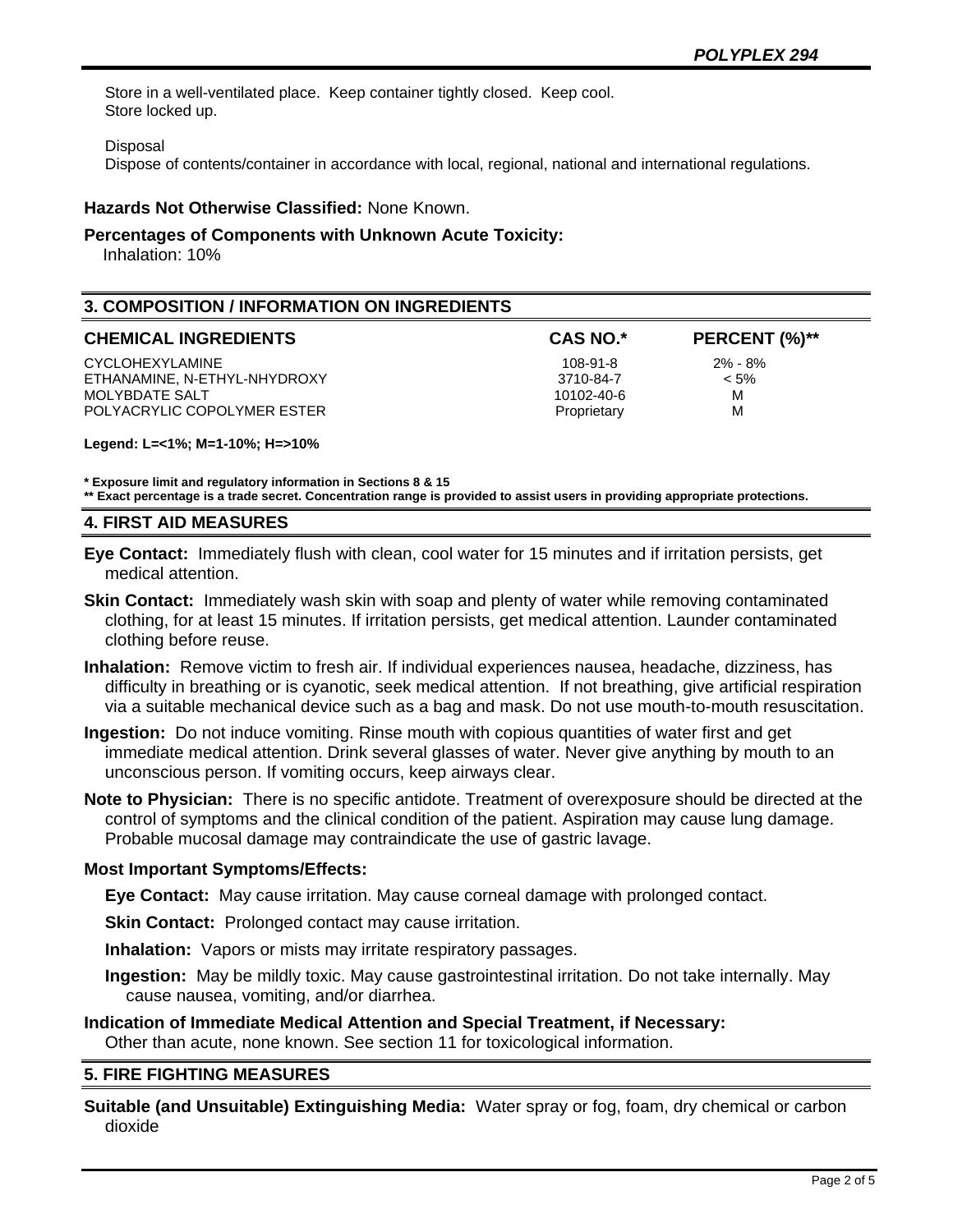**Specific Hazards Arising from the Chemical:** Product may be irritating to the eyes, skin, and respiratory system. Closed containers may rupture (due to buildup of pressure) when exposed to extreme heat. If evaporated to dryness, some product residuals may burn. Thermal decomposition may release oxides of carbon and nitrogen.

**Special Protective Equipment and Precautions for Fire-Fighters:** Wear self-contained breathing apparatus and full turn-out gear. Approach fire from upwind direction. If possible, move containers away from fire. Cool fire exposed containers with water spray. If containers rupture or leak, product may evolve irritating or toxic gas under extreme heat. Contain runoff.

# **6. ACCIDENTAL RELEASE MEASURES**

## **Spill Containment and Clean-up Instructions:**

Wear suitable protective equipment found in section 8. Small spills may be flushed with copious quantities of water, preferably to a sanitary sewer or waste treatment facility. Larger spills should be diked to prevent runoff and then absorbed in sand or other inert absorbent for disposal. The area may then be flushed with copious quantities of water. Floor may be slippery; use care to avoid falling. Avoid release of this product into the environment to prevent contamination of soil, sewers, natural waterways and/or groundwater. See Section 12 for Ecological Information.

## **7. HANDLING AND STORAGE**

#### **Handling and Storage:**

Store in a cool, dry, well ventilated area, between 10°C and 49°C. Keep containers tightly closed when not in use and follow all recommended safety precautions when handling the material. Keep out of sun and away from heat or open flame. Keep away from incompatible materials. See Section 10 for incompatible materials.

## **8. EXPOSURE CONTROL / PERSONAL PROTECTION**

**Engineering Controls:** General ventilation satisfactory. Mechanical may be required to keep concentration below maximum airborne exposure limits in confined areas.

## **PERSONAL PROTECTION EQUIPMENT**

**Respiratory:** Not normally required if good ventilation is maintained. Otherwise, wear self-contained breathing apparatus

**Eyes and Face:** Chemical resistant goggles or face shield.

**Hands and Skin:** Chemical resistant rubber, neoprene latex or PVC

**Other Protective Equipment:** Eyewash station in area of use. Wear long sleeve shirt, long pants, and boots.

#### **EXPOSURE GUIDELINES**

#### **Exposure Limits:**

**COMPONENT TLV** MOLYBDATE SALT 5 mg/m<sup>3</sup>(Mo) CYCLOHEXYLAMINE 10ppm(skin) ETHANAMINE, N-ETHYL-NHYDROXY OSHA, COMBUSTIBLE IRRITANT

## **9. PHYSICAL AND CHEMICAL PROPERTIES**

| <b>Appearance and Odor:</b> | Clear, colorless liquid with typical amine odor |                        |      |
|-----------------------------|-------------------------------------------------|------------------------|------|
| <b>Odor Threshold:</b>      | N.D.                                            | <b>Vapor Pressure:</b> | N.A. |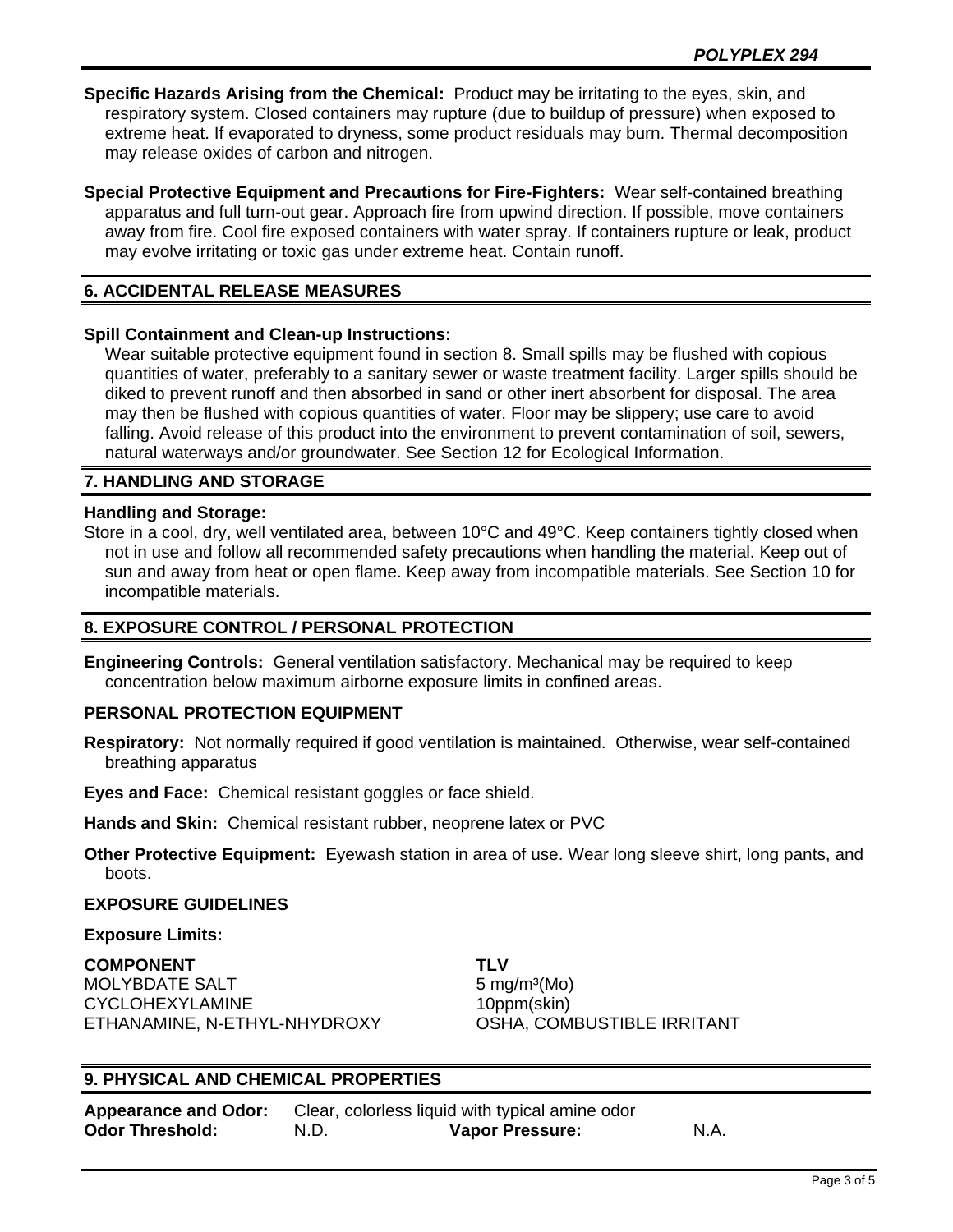| pH (undiluted):                     | $11.2 - 11.7$                      | <b>Vapor Density:</b>                  | ا>                     |
|-------------------------------------|------------------------------------|----------------------------------------|------------------------|
| <b>Freeze Point:</b>                | $<$ 0°C (32°F)                     | Specific Gravity(@22°C):               | 1.080 -1.090           |
| <b>Boiling Point:</b>               | $>100^{\circ}$ C (212°F)           | <b>Solubility in Water:</b>            | Complete               |
| <b>Flash Point:</b>                 | $>93^{\circ}$ C (199 $^{\circ}$ F) | <b>Partition Coefficient:</b>          | N.D. (n-octanol/water) |
| ((as solution) tag closed cup)      |                                    | <b>Auto-Ignition Temperature:</b>      | N.D.                   |
| <b>Evaporation Rate:</b>            | 1.0                                | <b>Decomposition Temperature: N.D.</b> |                        |
| Flammability (solid, gas): No       |                                    | <b>Viscosity:</b>                      | N.D.                   |
| Flammable Limits in Air: LFL - N.A. |                                    |                                        |                        |
|                                     | $UFL - N.A$                        |                                        |                        |

# **10. STABILITY AND REACTIVITY**

**Reactivity:** Not normally reactive at normal temperatures and pressure.

**Chemical Stability:** Stable under normal conditions

**Possibility of Hazardous Reactions:** Will not occur under normal conditions.

**Conditions to Avoid:** Avoid excessive heat, sparks or open flames.

**Incompatible Materials:** Concentrated acids or oxidizing agents.

**Hazardous Decomposition Products:** Thermal decomposition may release oxides of carbon and nitrogen.

## **11. TOXICOLOGICAL INFORMATION**

**Ingestion Testing:** Rat, LD50: > 5,000 mg/kg\*

**Skin Testing:** Rabbit, LD50: > 5,000 mg/kg\*

**Inhalation Testing:** None established for this product.

\*Calculated based on GHS acute toxicity formula.

# **CHRONIC TOXICITY DATA**

**Sensitization Testing:** None established for this product.

**Other Testing:** None established for this product.

**Routes of Exposure:** Eyes, Ingestion, Inhalation, Skin.

**Eye Contact:** May cause irritation. May cause corneal damage with prolonged contact.

**Skin Contact:** Prolonged contact may cause irritation.

**Inhalation:** Vapors or mists may irritate respiratory passages.

**Ingestion:** May be mildly toxic. May cause gastrointestinal irritation. Do not take internally. May cause nausea, vomiting, and/or diarrhea.

**Medical Conditions Aggravated by Exposure:** None known.

**Chronic Effects from Repeated Overexposure:** Other than short term effects, none established.

## **12. ECOLOGICAL INFORMATION**

#### **Aquatic Toxicity Data:**

 Invertebrate: Daphnia magna, EC50/24hr: > 1,000 mg/l\* Fish: Rainbow trout, LC50/96hr: > 1,000 mg/l\* \*Calculated based on GHS acute aquatic toxicity formula.

**Product Fate Data:** None established for this product.

**Biodegradation Data:** None established for this product.